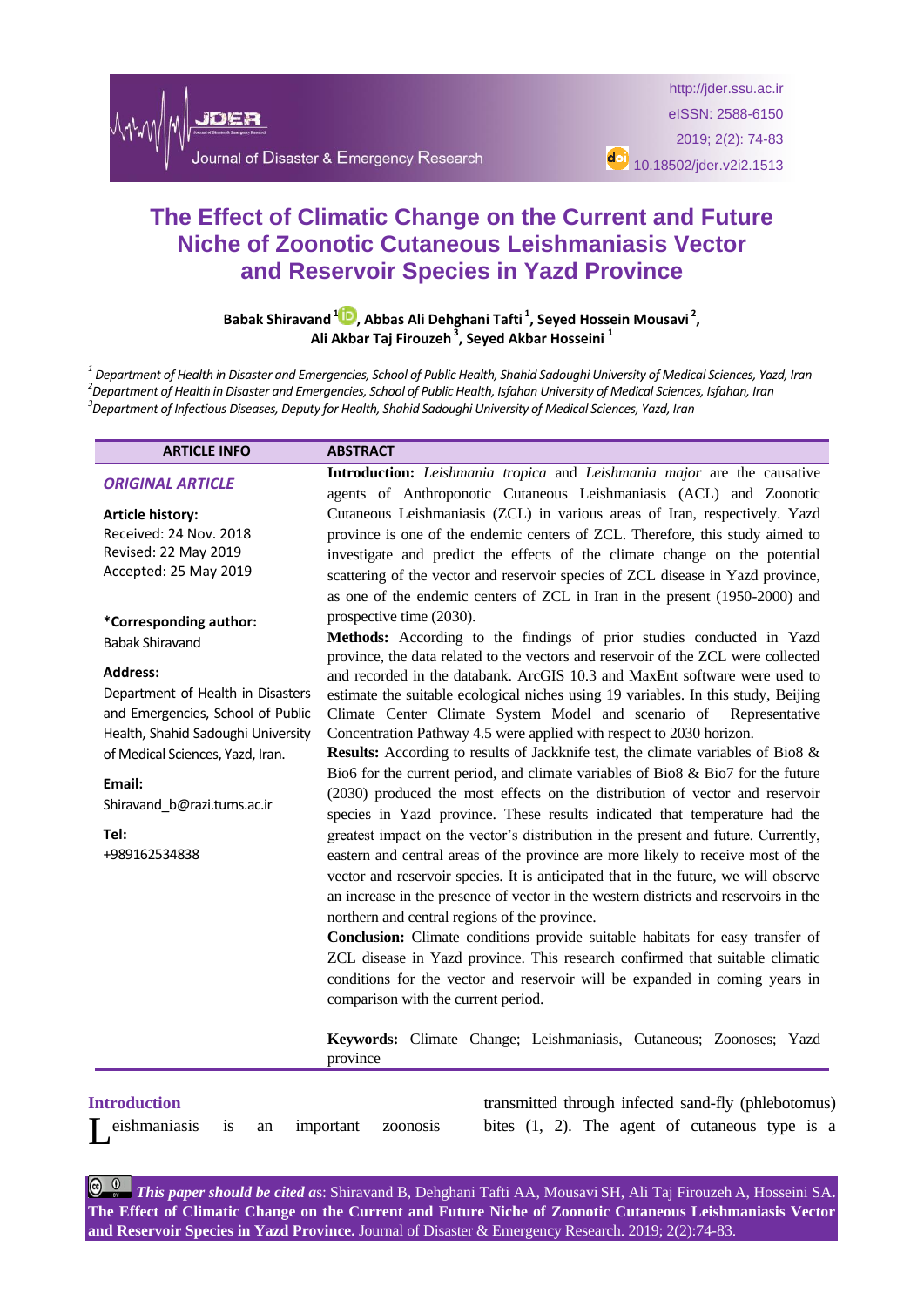protozoan of flagellates, Trypanosomatidae family and Leshmania genus, which is transferred from the animal and human resources to healthy individuals (mainly desert rodents and sometimes dogs) (3, 4). Symptoms of the disease are ulcers that can remain on the body, face, hand, legs as, well as other parts of the body for one year (5, 6). *Leishmania tropica* and *Leishmania major* are the causative agents of ACL and ZCL in various areas of Iran with high endemicity intensity, respectively (3).

Some evidences suggest that climate changes can increase the number of disease cases and extend the range of ZCL (7, 8). Climate variables play a significant role in the increase of ZCL, because they can result in favorable conditions for diseases such as exacerbating the parasite activity or increase the population of the reservoir and the vector of the disease (9). For example, a rise in precipitation might raise the density of vegetation as well as the quality and total of rodent breeding places (10). Earlier studies in Iran showed the importance of climate change as a risk factor for the prevalence of ZCL (11, 12). Therefore, this research was conducted to model the scattering of ZCL vector and reservoir in Yazd province and to investigate the effect of climate changes on the vectors and reservoir spreading pattern in the 2030 horizon.Yazd province is divided into ten counties: Abarkuh, Ardakan, Bafq, Behabad, Khatam, Mehriz, Meybod, Ashkezar, Taft, and Yazd.

### **Materials and Methods**

# *2.1. Vector and reservoir data*

Existing records were collected from earlier researches conducted on *P. papatasi*, as the vector of ZCL in Yazd province. The data were recorded in a databank. Prior studies in the Yazd conveyed *R. opimus*, as the main reservoir of ZCL. Geographic coordinates of collection sites for this rodent were also noted in the databank.

# *2.2. GCM models*

In the current study, one scenario was used for modeling: RCP4.5. In the RCP4.5 scenario,  $CO<sub>2</sub>$ concentration was assessed as 650 PPM, with a radiative forcing level of 4.5 watts per square meter (13,14, 15). This scenario was estimated as a stabilization scenario, without an overshoot, in which the total radiative forcing was stabilized shortly later years 2100 (16, 17, 18). The bioclimatic data based on RCP 4.5 scenario for the year 2030 were downloaded from www.ccafs. cgiar. org [\(http://ccafs-climate.org/ data\)](http://ccafs-climate.org/%20data).

## *2.3. Bioclimatic and environmental variables*

Bioclimatic variables were achieved from the *[www.ccafs.cgiar.org](http://www.ccafs.cgiar.org/)* at the spatial resolution of 30s. These variables represent seasonality, annual trends, and extremity or limitation of environmental factors (Table 1). Then, layers were changed to ASCII format (American Standard Code for Information Interchange) using the ArcMap 10.3 software. MaxEnt model was used for forecast using all variables.

## **Results**

# **Investigating the bioclimatic status of** *P. papatasi* **vector in the current conditions in Yazd province**

The classification of the results achieved from the MaxEnt model demonstrated that the vector is more likely to exist in the eastern and central regions of the province (more than 60%) compared to the northern and western regions (less than 60%). In general, it can be stated that the vector is mostly present in Taft, Abarkouh and Yazd; while its least possibility was in Bafq, Ardakan, and Khatam. Jackknife analysis demonstrated the effect size of each variable used in the modeling. In expression 1, this analysis measures the impact of each factor individually (the dark blue column), the other expression assesses the impact of the rest of the factors without interference of one factor (light blue line), and third expression it calculates the effect of all factors together (red line). As it can be observed in Figure 1, Bio8 (Mean Temperature of Wettest Quarter) can be regarded as the most influential factor in the model (Dark blue column is higher than all other similar columns). In addition, when the software measures the effect of factors without interference of one factor, Bio2 factor (annual temperature range) had the greatest effect on the model (the length of the light blue column is shorter than the rest of light blue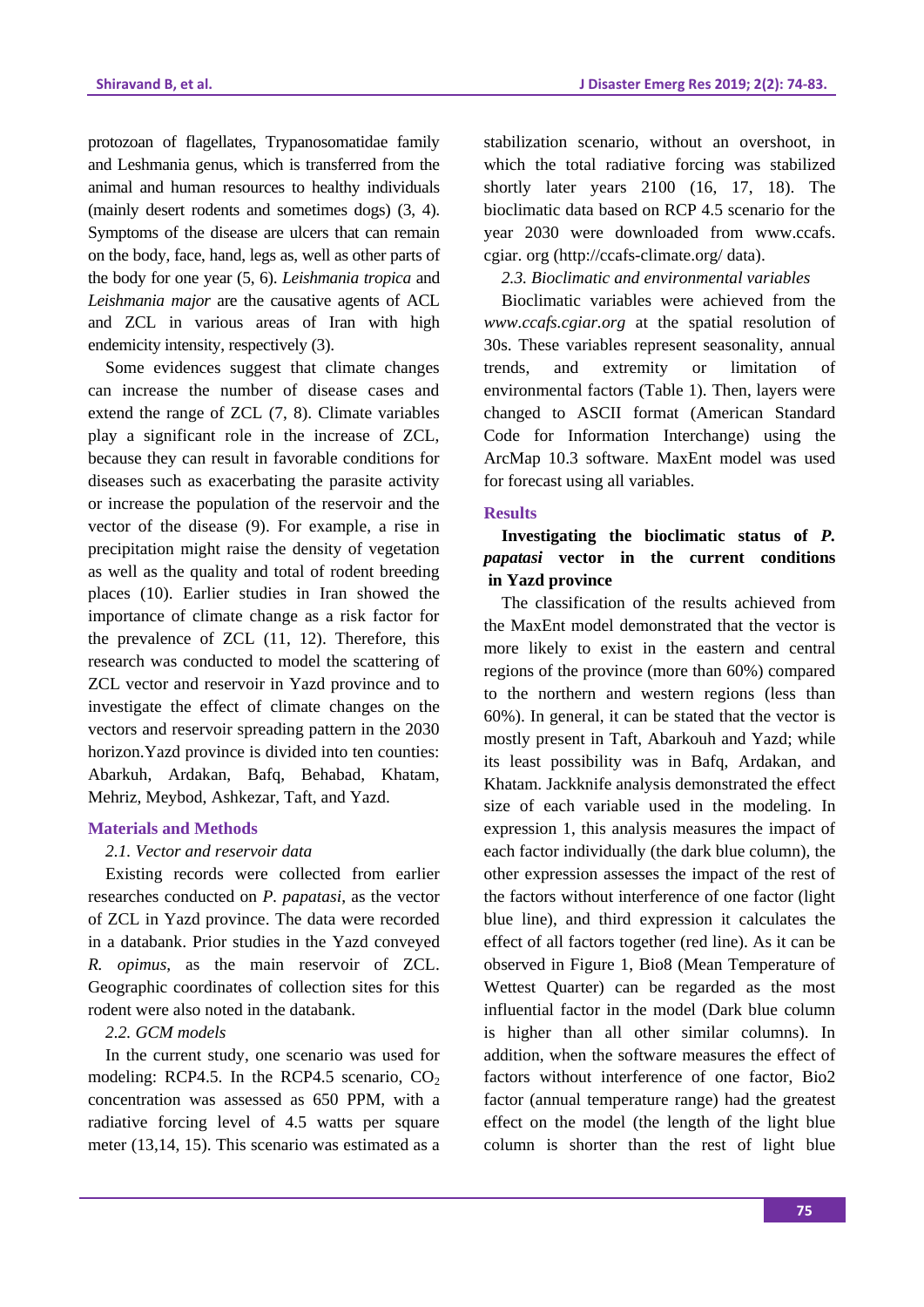columns). Thus, if this factor is omitted from the model, it will have the most negative effect on its prediction.

**Figure 1** indicates the sensitivity of the MaxEnt model. After implementation of the model, a curve shows us that the surface under the numerical curve is between zero and one. The line drawn in the middle of the curve in a skew form represents number 0.5. In fact, half of the curve is below this line.

**Table 1** shows the relative contribution of environmental variables in MaxEnt model for the ZCL vector and reservoir at the present time.

# **Investigation the bioclimatic status of** *R. opium's* **(reservoir) in the current conditions**

The classification of the results from the MaxEnt model shows that the regions susceptible to the presence of *R. opium's* have a high probability in the south and central regions of Yazd province. Jackknife analysis also showed that the Bio6factor caused the most effect on the model. Moreover, when the software measures the effect of factors without interference of an individual factor, this factor produces the most effect on the model. Curve No. 2 expresses the sensitivity of the MaxEnt model. The model's sensitivity is 0.840 for the data with which the model was implemented. In fact, it indicates a good prediction of the model concerning the ecological niches of the target species. In this sample, the sensitivity of the test points was 0.613 according to which the model's acceptability was confirmed. **Table 1** represents the relative contribution of the bioclimatic variables for the related scenario. After reviewing status of the ZCL vector and reservoir in the current situation, we further evaluated their likelihood of occurrence in the 2030 prospect.

| <b>Variable</b>   |                                                                          | Contribution $(\% )$ |           |
|-------------------|--------------------------------------------------------------------------|----------------------|-----------|
|                   | <b>Description</b>                                                       | P. papatasi          | R. opimus |
| BIO <sub>1</sub>  | Annual Mean Temperature (°C)                                             | 0.3                  | $_{0}$    |
| BIO <sub>2</sub>  | Mean Diurnal Range (Mean of monthly (max temp - min temp)) $(^{\circ}C)$ | 4.7                  | 38.3      |
| BIO <sub>3</sub>  | Isothermality (BIO2/BIO7) $(\times 100)$                                 | 5.5                  | $\theta$  |
| BIO <sub>4</sub>  | Temperature Seasonality (standard deviation $\times$ 100)                | 2.3                  | 0         |
| BIO <sub>5</sub>  | Max Temperature of Warmest Month (°C)                                    | 0                    | $\theta$  |
| BIO <sub>6</sub>  | Min Temperature of Coldest Month $({}^{\circ}C)$                         | 0                    | 20.5      |
| BIO7              | Temperature Annual Range (BIO5-BIO6) (°C)                                | 0.4                  | 39.7      |
| BIO <sub>8</sub>  | Mean Temperature of Wettest Quarter (°C)                                 | 19.5                 | 0.2       |
| BIO <sub>9</sub>  | Mean Temperature of Driest Quarter (°C)                                  | 3.3                  | 0         |
| <b>BIO10</b>      | Mean Temperature of Warmest Quarter (°C)                                 | 0                    | 0         |
| BIO <sub>11</sub> | Mean Temperature of Coldest Quarter (°C)                                 | 15.9                 | 0         |
| BIO <sub>12</sub> | Annual Precipitation (mm)                                                | 0.7                  | 0         |
| <b>BIO13</b>      | Precipitation of Wettest Month (mm)                                      | 0                    |           |
| BIO14             | Precipitation of Driest Month (mm)                                       | 1.4                  | 0         |
| BIO <sub>15</sub> | Precipitation Seasonality (Coefficient of Variation)                     | 15.6                 | 0         |
| <b>BIO16</b>      | Precipitation of Wettest Quarter (mm)                                    | 2.7                  | 0         |
| BIO17             | Precipitation of Driest Quarter (mm)                                     | 1.8                  | 1.3       |
| BIO <sub>18</sub> | Precipitation of Warmest Quarter (mm)                                    | 17.4                 | 0         |
| <b>BIO19</b>      | Precipitation of Coldest Quarter (mm)                                    | 8.6                  | 0         |

**Table1**. Variables used to forecast the potential dissemination of *Ph. papatasi* and *Rh. Opium's*, as the vector and the main reservoir of Cutaneous Leishmaniasis in Yazd Province, Central Iran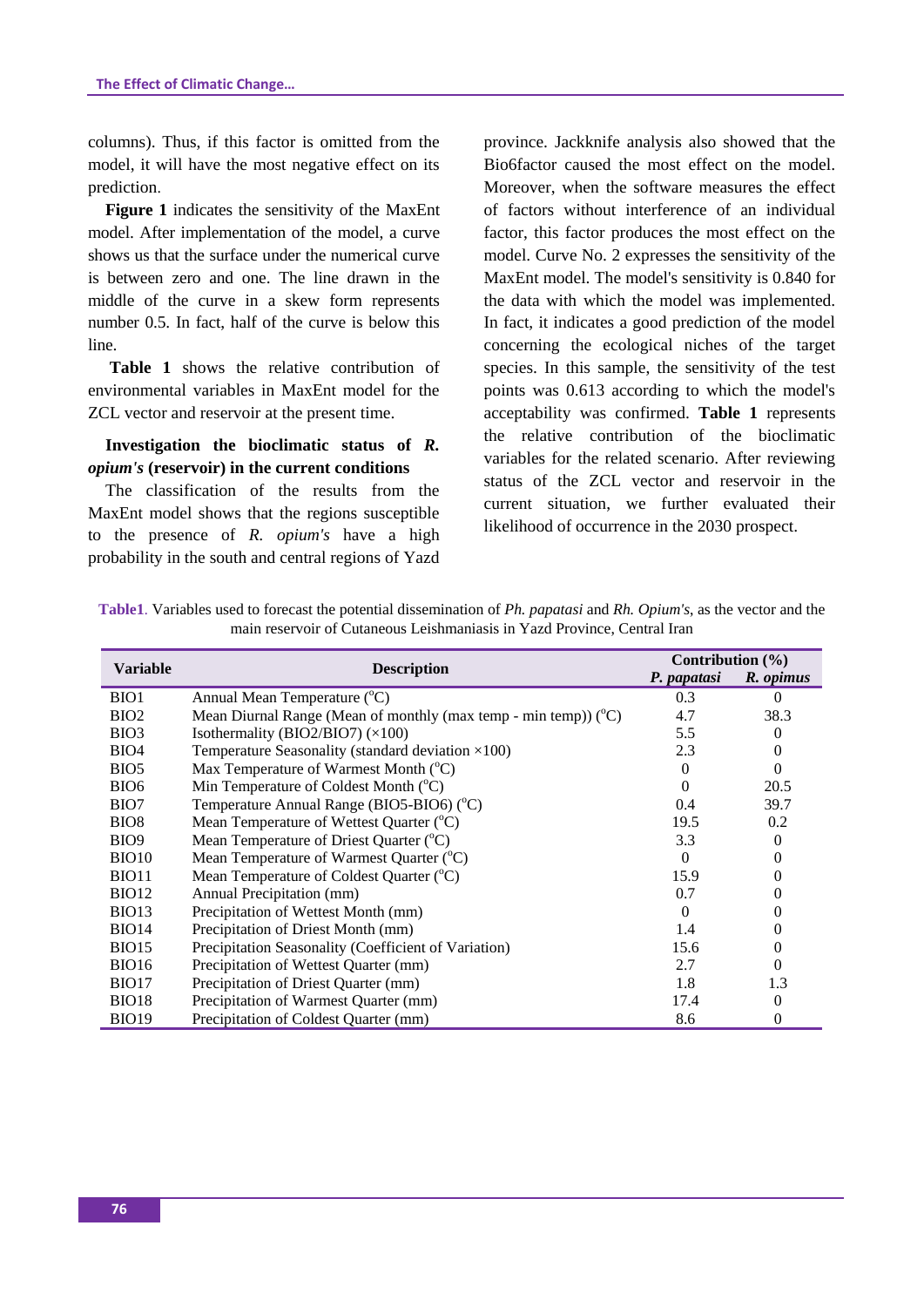

**Figure 1.** Output of MaxEnt model and jackknife analysis for *Ph. papatasi* in Yazd province, Central Iran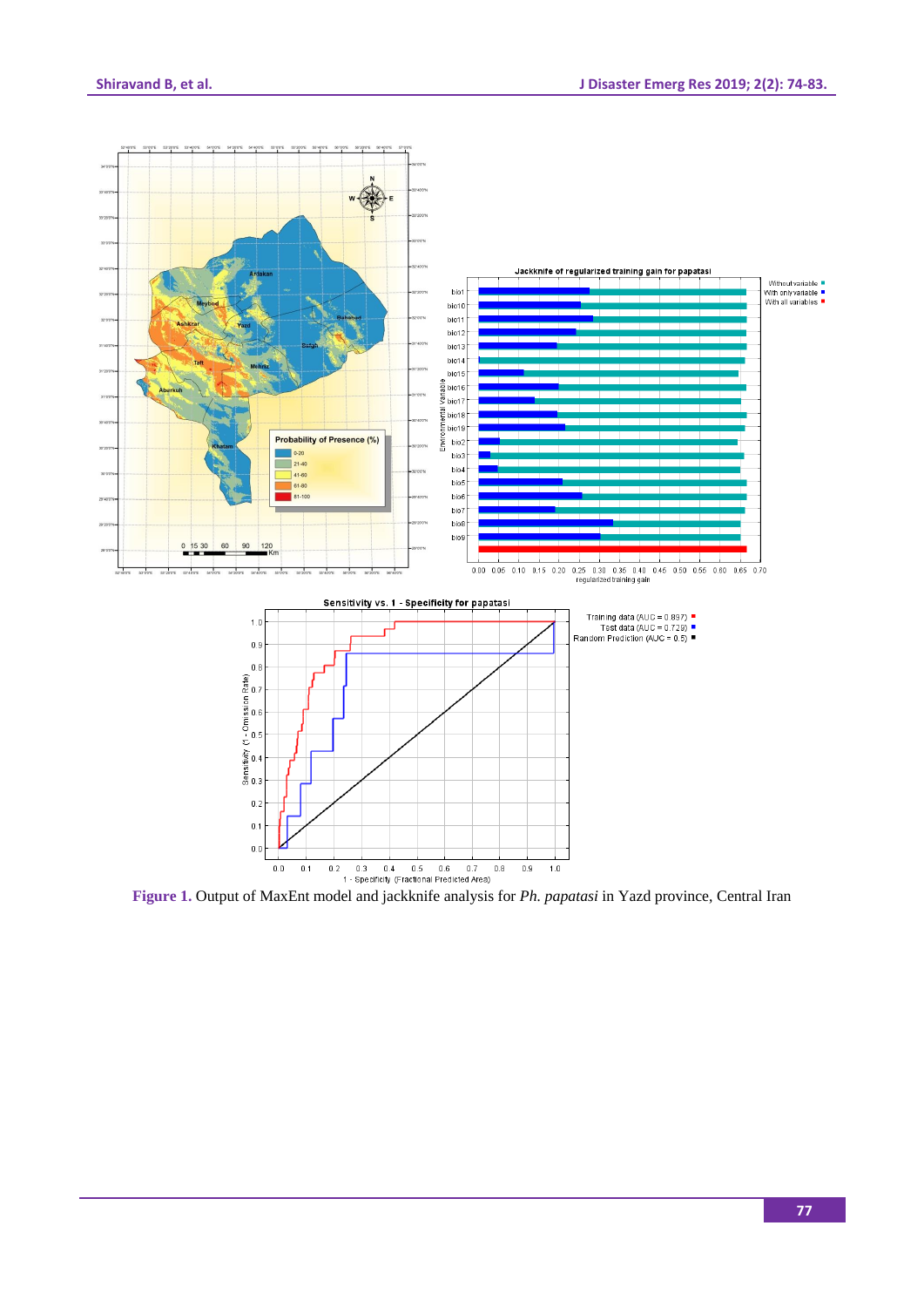

**Figure 2.** Output of MaxEnt model and jackknife analysis for *R. opimus* in Yazd province, Central Iran

# **Investigating the status of ZCL vector and reservoir species in 2030 horizon, BCC-CSM1- 1(m) model**

In this model and scenario, western (including Mehriz, Taft) and central (Yazd city) regions of the province had the highest probability with respect to *P. papatasi* presence. Moreover, the western regions of the province with susceptibility of the vector presence included the cities of Ashkezar, Taft, and Abarkuh. The least likelihood for occurrence of the vector was reported the northern (Ardakan), eastern (Bafq and Bahabad), and also

southern parts of the province (Khatam). In this sample, the sensitivity of our test points (blue line) was obtained as 0.781, which is greater than 0.75 and is acceptable. In this sample, the factor with the greatest effect on the model was the mean temperature of three wet months of the year (Bio8) **(Figure 3)**.

In this model and scenario, the most probable presence of the reservoir was related to the southern (Khatam) and the central (Meybod, Ardakan, Yazd, Bafq, Abarkuh and Mehriz) regions of the province; whereas, the least probable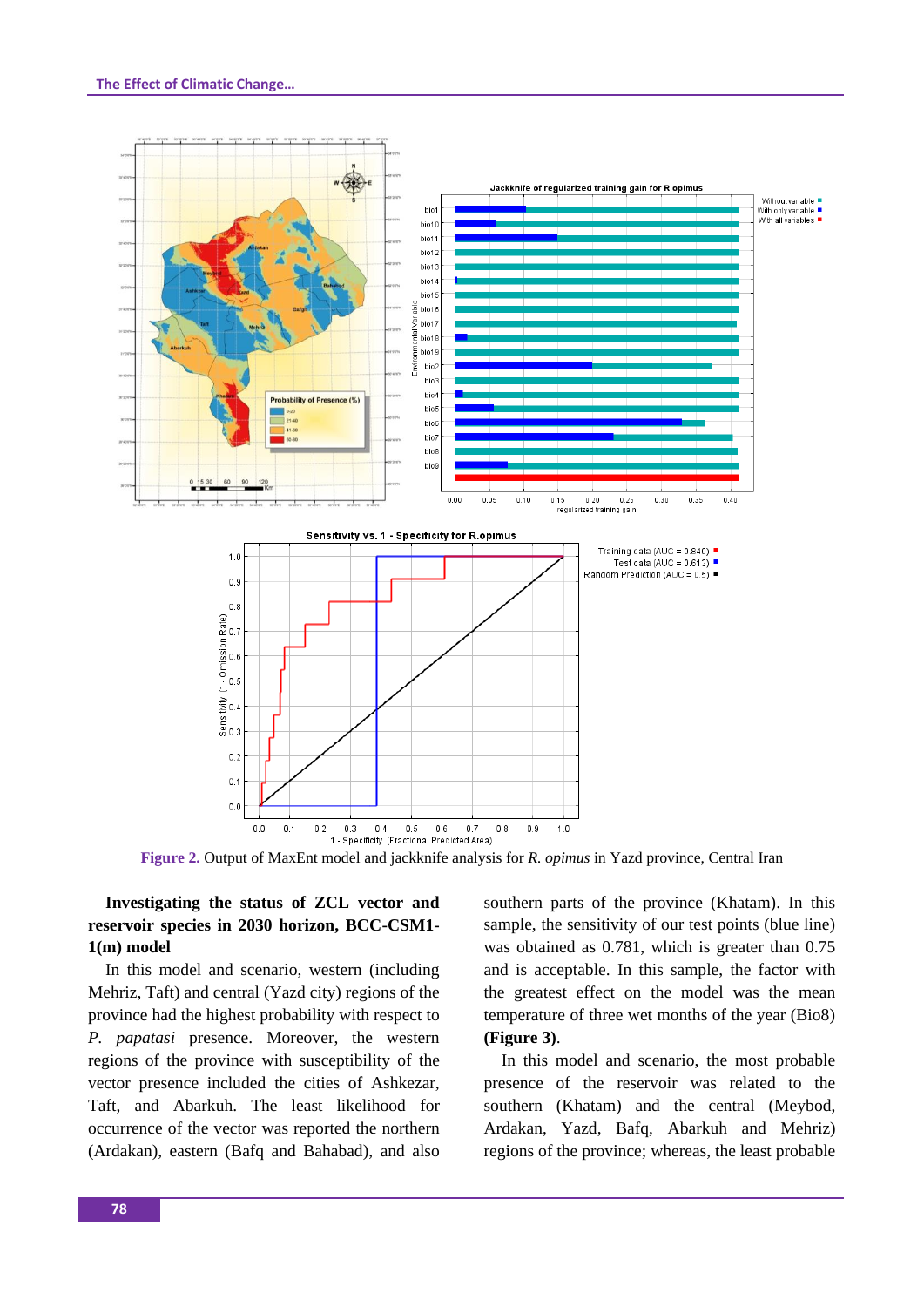presence was related to the eastern regions (Bahabad and Bafq) **(Figure 4)**. In the corresponding diagram, Jackknife analysis showed the annual temperature (Bio7) as an individual factor with the greatest effect on the model. In this sample, the model sensitivity of the data with the model was implemented was 0.851, which indicates a good prediction of the model for the ecological niches of *R. opium's*.

Furthermore, the sensitivity of the test points (blue line) was 0.726, which represents the acceptable results for the model **(Figure 4)**. **Table 2** represents the relative contribution of bioclimatic variables for the reservoir**.**



**Figure 3.** Output of MaxEnt model and jackknife analysis for P. papatasi in Yazd province, Central Iran, Horizon 2030: RCP 4.5 scenario, BCC-CSM1-1(m) model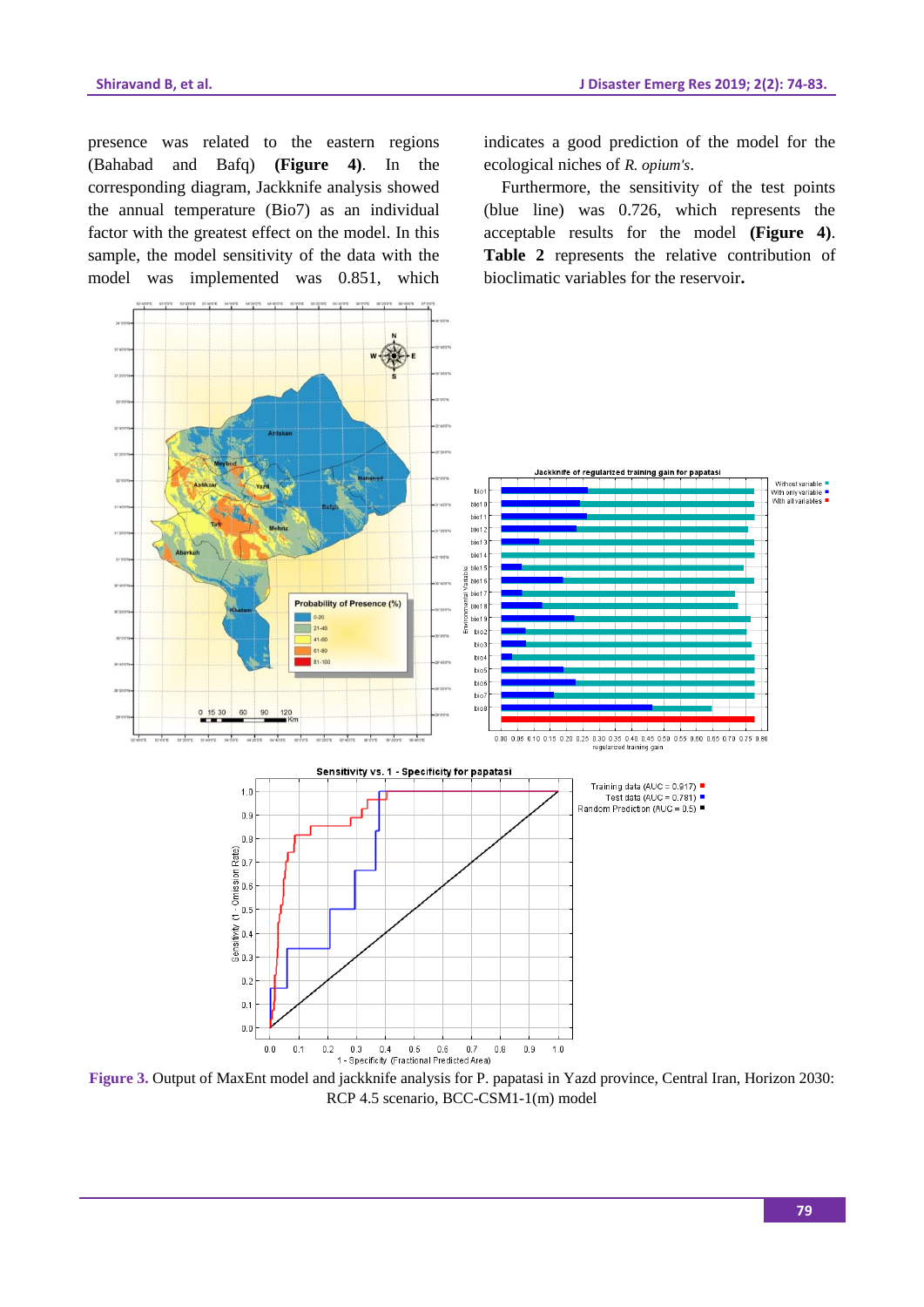|                   |                      | $50 - 50 + 11$ , $10 - 50$ |  |
|-------------------|----------------------|----------------------------|--|
|                   | Contribution $(\% )$ |                            |  |
| <b>Variable</b>   | P. papatasi          | R. opimus                  |  |
|                   | <b>RCP4.5</b>        | <b>RCP4.5</b>              |  |
| BIO1              | 0                    | 0                          |  |
| BIO <sub>2</sub>  | 4.6                  | 41                         |  |
| BIO <sub>3</sub>  | 2.3                  | 0                          |  |
| BIO <sub>4</sub>  | $\theta$             | 0                          |  |
| BIO <sub>5</sub>  | $\theta$             | 0                          |  |
| BIO <sub>6</sub>  | 0.8                  | 0                          |  |
| BIO7              | $\theta$             | 50.4                       |  |
| BIO <sub>8</sub>  | 73.5                 | 0                          |  |
| BIO <sub>9</sub>  | 1.7                  | 0                          |  |
| <b>BIO10</b>      | $\theta$             | 0                          |  |
| <b>BIO11</b>      | 0.2                  | 0                          |  |
| BIO <sub>12</sub> | 6.5                  | 0                          |  |
| BIO <sub>13</sub> | $\theta$             | 0                          |  |
| <b>BIO14</b>      | 0.5                  | 0                          |  |
| <b>BIO15</b>      | 4.7                  | 8.5                        |  |
| <b>BIO16</b>      | $\theta$             | 0                          |  |
| BIO17             | 2.8                  | 0                          |  |
| <b>BIO18</b>      | 0.8                  | 0                          |  |
| <b>BIO19</b>      | 1.5                  | 0                          |  |



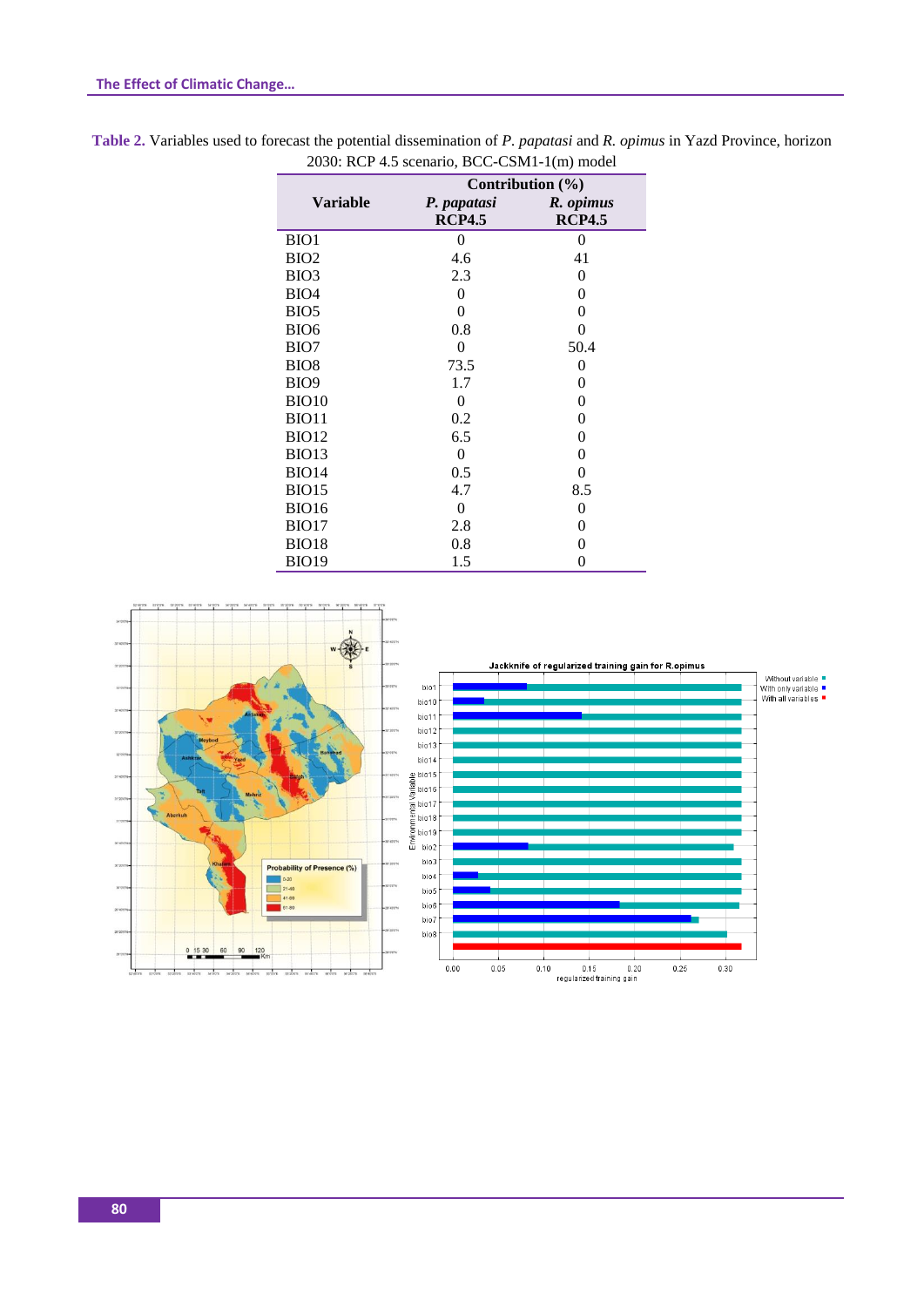

**Figure 4.** Output of MaxEnt model and jackknife analysis for *R. opimus* in Yazd province, Central Iran, Horizon 2030

#### **Discussion**

This study showed that appropriate bioclimatic conditions for the vector and reservoir will be expanded in the coming years in comparison with the current, At present, the central and eastern parts of the Yazd county are more likely to receive the vector and reservoir species. It is anticipated that in the future, will be observed an increase in the presence of the vector in the western regions. Reservoir dispersion is also expected to spread in the northern and central portions of the province. The finding of another study conducted in Yazd province, under RCP 8.5 and 4.5 Scenario, the calculated AUC values for *R. opimus* were 0.96 and 0.91, respectively (7). Consequently, these findings support the current study. The AUC values for *P. papatasi* were 0.897 and 0.917 in current and future period, respectively. These values also confirm the excellent prediction of the model. The values of AUC obtained from different studies on this species throughout the world were in the range of 0.90 - 0.99 (19, 20), while another research conducted in Yazd province reported that the AUC was 0.91 (7). By comparing the AUC values gained from our model and comparing them with those of other studies conducted in the world and Iran, we can conclude that the forecast made for the distribution of both species (for the current period and 2030) in our study was acceptable and verifiable. A study conducted in Yazd province (7)

showed that the probability of *P. papatasi* in the western part of this province was higher than the other parts. Similar to this result, future projections from our models indicate that the climatically suitable region for *P. papatasi* would expand mainly towards the west regions of Yazd province in the 2030s. Therefore, measures should be taken to prevent and control vector and reservoir in susceptible areas.

### **Conclusion**

In recent decades, factors such as drought, planting certain plants such as Haloxylon and Atriplex around cities and villages to stabilize sandy soils, and unauthorized use of groundwater for the development of agriculture around villages and cities have played an important role in the growth and convergence of rodent colonies in areas of human settlement. Possibility of rodent increases near the human settlements to find food and shelter. This also increases the exposure of the rodents to *P. papatasi*, which feeds on the reservoir rodents and contaminate humans through biting. Climate factors have a major influence on the spatial distribution of ZCL in Yazd Province. These findings can provide essential basis for public health policy makers to monitor and predict the disease dynamics based on the climate projections for future controlling strategies. In other words, appropriate personnel, budget, and resources should be allocated more efficiently by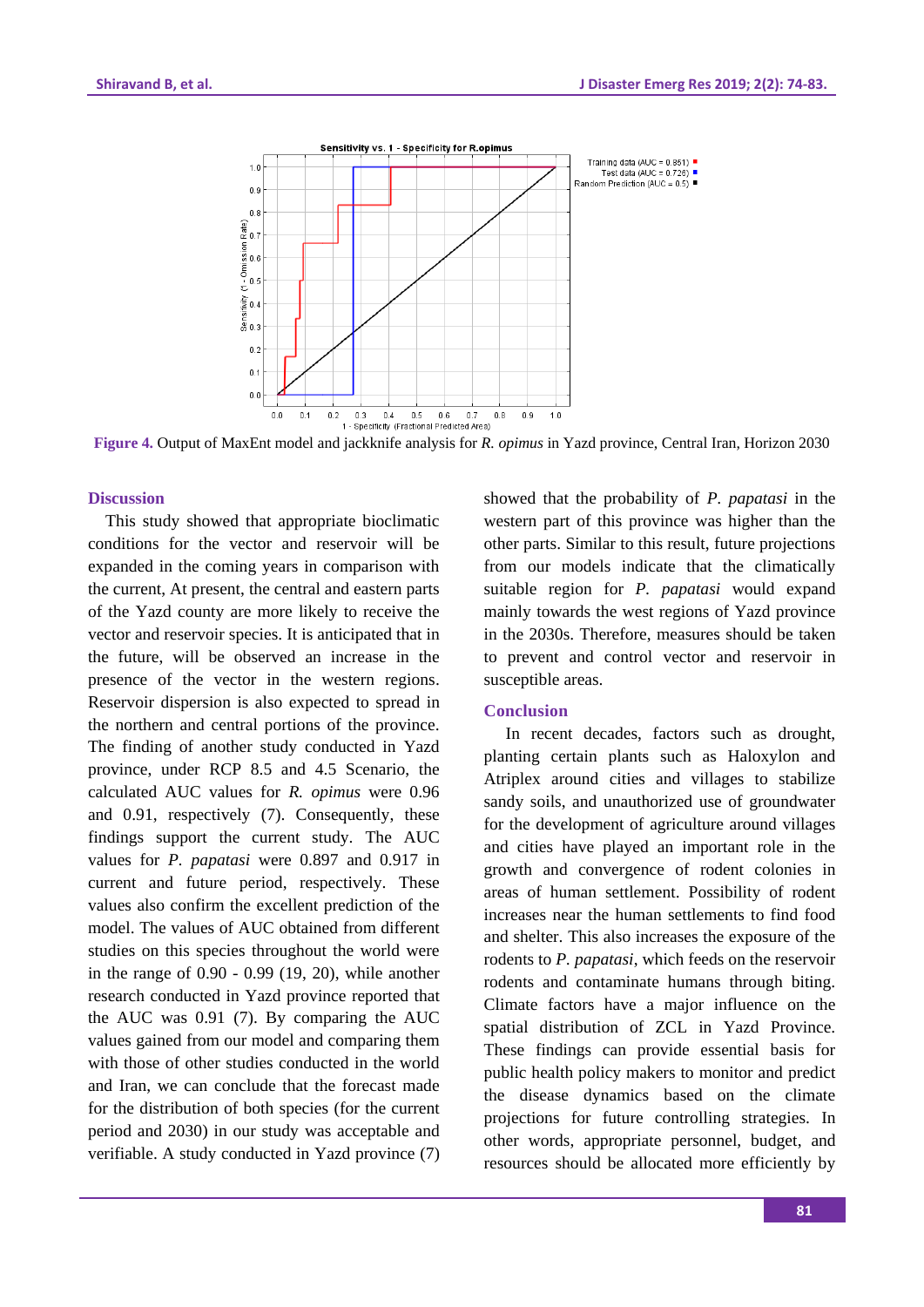concentrating on the major determinants of ZCL epidemiology in Yazd Province.

### **Acknowledgments**

The authors appreciate the staff of Yazd Province Health Center for their kind collaboration in this study. This study was financially supported by the Research Deputy of Shahid Sadoughi University of Medical Sciences, Yazd, Iran, with the project No. 19412.

#### **References**

- 1.Salomón OD, Quintana MG, Mastrángelo AV, et al. Leishmaniasis and climate change—case study: Argentina. Journal of tropical medicine. 2012; 2012:1- 11.
- 2.Alvar J, Vélez ID, Bern C, et al. Leishmaniasis worldwide and global estimates of its incidence. PloS one. 2012;7(5):e35671..
- 3.Gholamrezaei M, Mohebali M, Hanafi-Bojd AA, et al. Ecological Niche Modeling of main reservoir hosts of zoonotic cutaneous leishmaniasis in Iran. Acta tropica. 2016;160:44-52.
- 4.Bray TC, Alagaili AN, Bennett NC. A widespread problem: cryptic diversity in the Libyan jird. Zoological Studies. 2014;53(1):33.
- 5.Saghafipour A, Rassi Y, Abai MR, e al. Identification of Leishmania species in patients and reservoir rodents using PCR–RFLP in the central county of Qom province in 2010. Arak Medical University Journal. 2012;15(6): 1-10.
- 6.Killick Kendrick, R. Phlebotomine vectors of the leishmaniases: a review. Medical and veterinary entomology, 1990. 4(1):1-24.
- 7.Shiravand B, Tafti AA, Hanafi-Bojd AA, et al. Modeling spatial risk of zoonotic cutaneous leishmaniasis in Central Iran. Acta tropica. 2018;185: 327-35.
- 8.Tlamçani Z, Er-Rami M. The current status of cutaneous leishmaniasis in Morocco. Türkiye Parazitolojii Dergisi. 2014;38(1):5.
- 9.Boussaa S, Kahime K, Samy AM, et al. Species composition of sand flies and bionomics of Phlebotomus papatasi and P. sergenti (Diptera: Psychodidae) in cutaneous leishmaniasis endemic foci, Morocco. Parasites & Vectors. 2016;9(1):60.
- 10. Yates TL, Mills JN, Parmenter CA, et al. The ecology and evolutionary history of an emergent disease: hantavirus pulmonary syndrome: evidence from two El Niño episodes in the American southwest

#### **Funding Source**

This study was not funded.

#### **Conflict of interest**

The authors of this study have no conflict of interest.

#### **Authors' contribution**

All authors contributed in this project equally. All authors read and approved the final manuscript

suggests that El Niño–driven precipitation, the initial catalyst of a trophic cascade that results in a delayed density-dependent rodent response, is sufficient to predict heightened risk for human contraction of hantavirus pulmonary syndrome. Bioscience. 2002;52(11):989-98.

- 11. Mollalo A, Alimohammadi A, Shirzadi MR, et al. Geographic information system based analysis of the spatial and spatio temporal distribution of zoonotic cutaneous leishmaniasis in Golestan Province, northeast of Iran. Zoonoses and public health. 2015; 62(1):18-28.
- 12. Shirzadi MR, Mollalo A, Yaghoobi-Ershadi MR. et al. Dynamic relations between incidence of zoonotic cutaneous leishmaniasis and climatic factors in Golestan Province, Iran. Journal of Arthropod-Borne Diseases. 2015. 9(2):148.
- 13. Ghahreman N, Tabatabaei M, Babaeian I. Investigation of uncertainty in the IPCC AR5 precipitation and temperature projection over Iran under RCP Scenarios. Poster on COP21-CMP11, Paris 2015.
- 14. He C, Zhou T. Responses of the western North Pacific subtropical high to global warming under RCP4. 5 and RCP8. 5 scenarios projected by 33 CMIP5 models: The dominance of tropical Indian Ocean–tropical western Pacific SST gradient. Journal of Climate. 2015;28(1):365-80.
- 15. Anderson TR, Hawkins E, Jones PD. CO2, the greenhouse effect and global warming: from the pioneering work of Arrhenius and Callendar to today's Earth System Models. Endeavour. 2016;40(3):178-87.
- 16. Lee JW, Hong SY. Potential for added value to downscaled climate extremes over Korea by increased resolution of a regional climate model. Theoretical and applied climatology. 2014;117(3-4):667-77.
- 17. O'Neill BC, O'Neill BC, Kriegler E, et al. A new scenario framework for climate change research: the